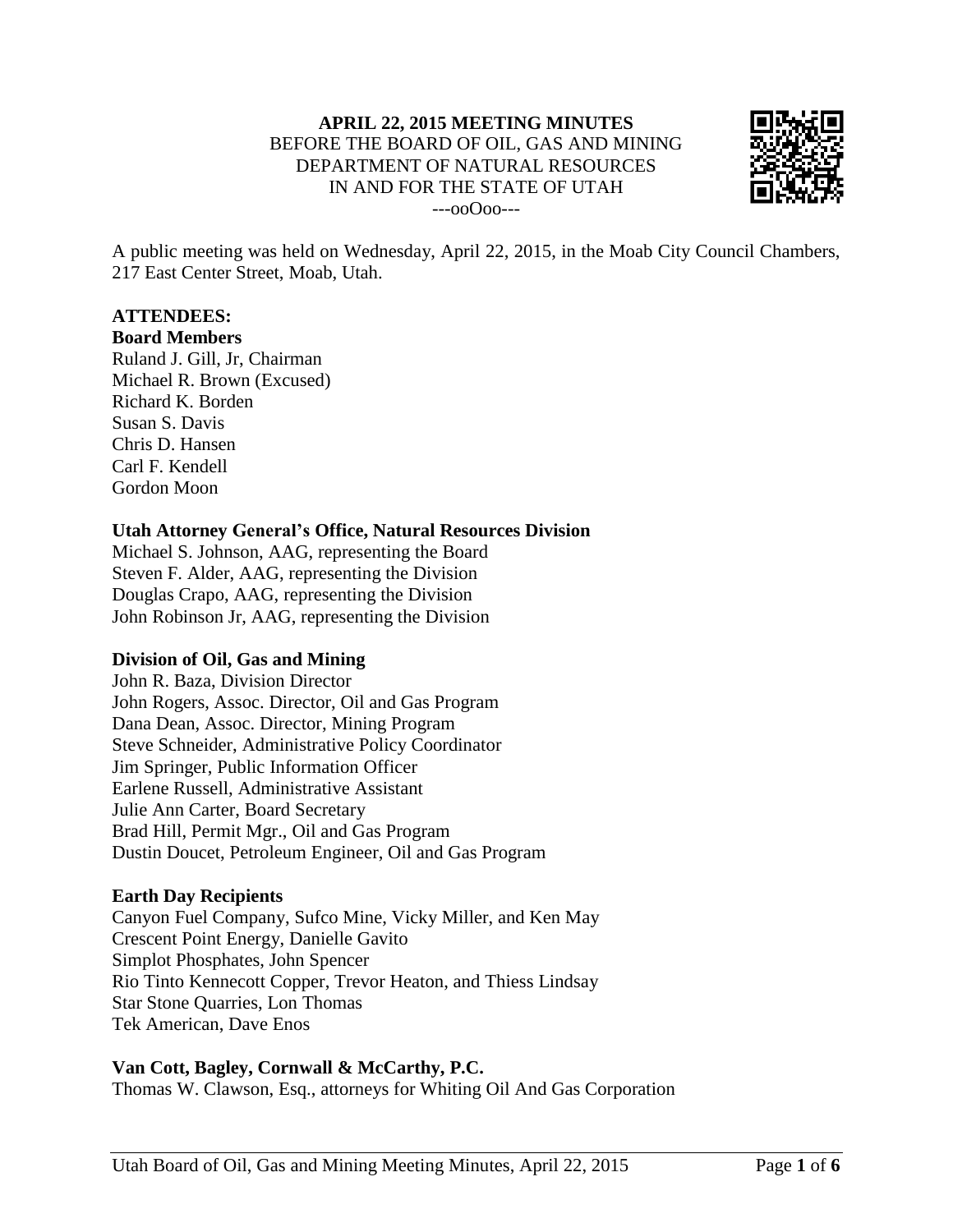# **Whiting Oil And Gas Corporation**

Paul Joeckel, Landman Ralph Nelms, Petroleum Engineer

## **Hunter Mineral Law**

Tony Hunter, Esq., attorneys for International Petroleum Limited Liability Company; and also for J.P. Furlong Company

# **International Petroleum Limited Liability Company**

Brian Wixom

# **MacDonald & Miller Mineral Legal Services, PLLC**

Frederick M. Macdonald, Esq., attorneys for EP Energy E&P Company, L.P.

# **EP Energy E&P Company, L.P.**

John Dewitt, Staff Landman Michael Walcher, Land Advisor Mr. Steven Biancardi, Reservoir Engineering Advisor

## **J.P. Furlong Company**

Timothy P. Furlong Ramona Garcia Furlong Kruise B. Kemp

## **Briefing Session:**

The Chairman, Mr. Ruland J Gill, Jr., called the meeting to order at 8:40 a.m. The Board members took turns conducting the Earth Day awards ceremony. Mr. John R. Baza, Director of the Division of Oil, Gas and Mining, conducted the remainder of the Briefing Session.

1. Presentations of Earth Day Awards

Board members Ruland J. Gill, Jr, Richard K. Borden, Susan S. Davis, Chris D. Hansen, Carl F. Kendell, and Gordon Moon, took turns awarding the Earth Day Awards. Earth Day Awards were given to Canyon Fuel Company Sufco Mine; Crescent Point Energy; Rio Tinto – Kennecott Utah Copper; Simplot Phosphate LLC; Star Stone Quarries; and Teck American, Inc. The Board thanked the award winners for the good job they are doing. There was a short break for a group photo.

- 2. Other
	- The Bureau of Land Management issued a final rule on hydraulic fracturing in March. The rule goes into effect the last week in June, 2015. State rules must meet or exceed the requirements of the BLM's rule. Wyoming and Nebraska are going to litigate. Utah is considering joining in the litigation.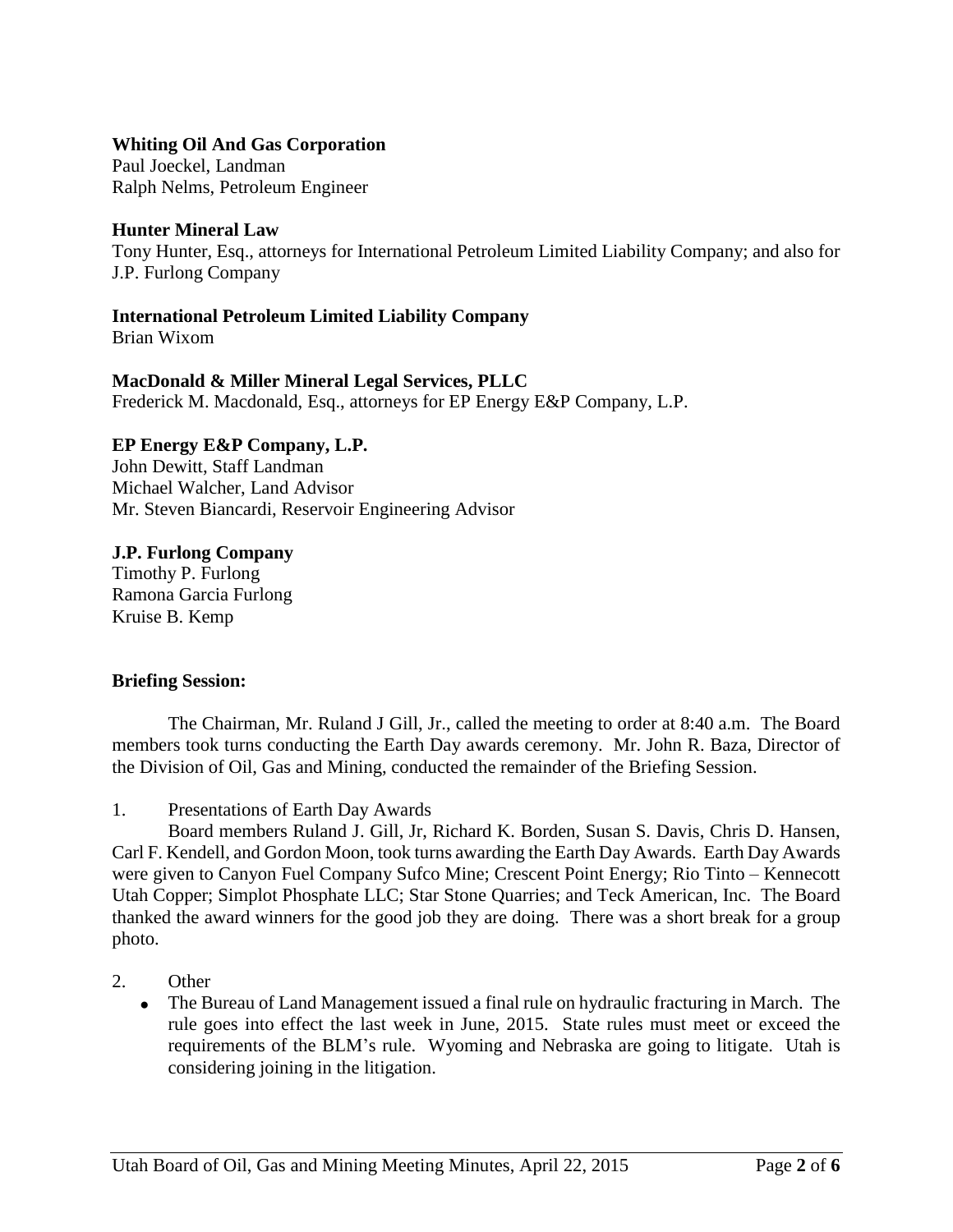- 3. Next Month's Agenda and Division Calendar
	- The Interstate Oil and Gas Compact Commission's annual meeting in Salt Lake City is coming up. Board members are invited to attend.
	- The Governors Energy Summit will take place on May 21st. The Board is invited to attend.
- 4. Opportunity for Public Comment

The Chairman opened the meeting for public comment. Seeing that there were no comments, the Briefing Session adjourned at 10:00 a.m.

# **Formal Session:**

The Chairman, Ruland J. Gill, Jr., called the formal session of the Board of Oil Gas and Mining hearing to order at 10:04 a.m. The Board heard the following matters:

*Please note: Transcripts of the formal items will be available for review at the Division offices approximately fifteen business days after the hearing date. Copies of individual transcripts may be purchased from Alpine Court Reporting, 243 East 400 South, Suite 101B, Salt Lake City, Utah 84111, ph.: 801-691-1000.*

1. Docket No. 2014-037 Cause No. ACT/007/020 (04) – In re Hidden Splendor Mine, Inc. and Request by the Utah Division of Oil, Gas and Mining that the Board of Oil, Gas and Mining Forfeit the reclamation surety which consists of a Deed of Trust in Unit No. R-2404-N of the American Towers Condominiums located at 57 West 200 South, Salt Lake City, Salt Lake County, Utah; and has been provided to guaranty reclamation of the Horizon Mine, Permit ACT/007/020 located in Sections 13 and 17, Township 13 South, Range 8 East, SLM, Carbon County, Utah.

*(This matter was continued from the March hearing.)*

Time: 10:04 a.m. to 10:06 a.m.

Board Members present: Ruland J. Gill, Jr., Chairman, Richard K. Borden, Susan S. Davis, Chris D. Hansen, Carl F. Kendell, and Gordon L. Moon. Michael R. Brown was excused.

Counsel for the Board: Michael S. Johnson, Assistant Attorney General, Natural Resources.

Counsel for the Division: Steven F. Alder, and Douglas J. Crapo, Assistant Attorneys General, Natural Resources.

Counsel for Hidden Splendor Resources, Inc.: Denise A. Dragoo, and James P. Allen, Snell & Wilmer L.L.P.

This matter was withdrawn without prejudice.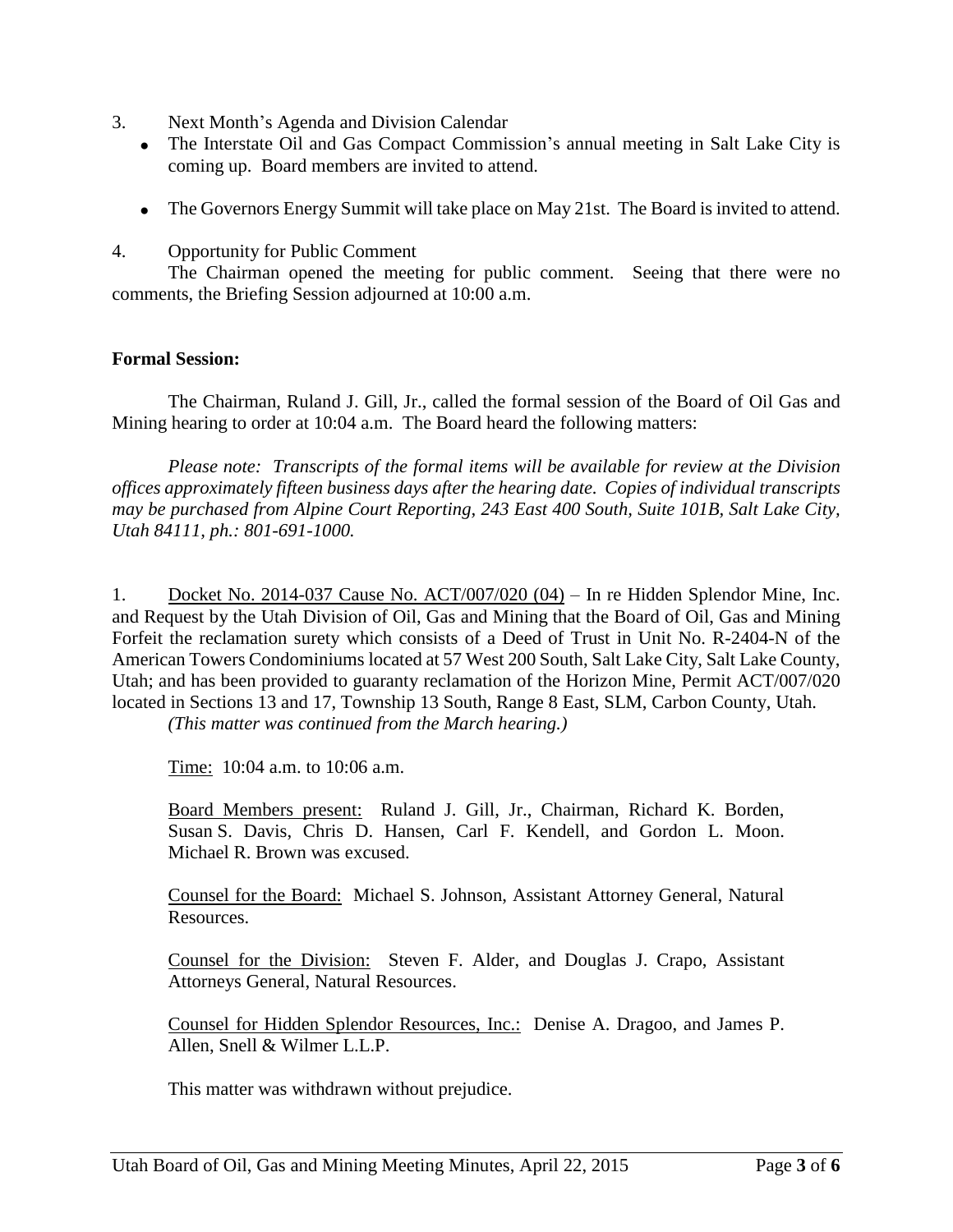2. Docket No. 2014-044 Cause No. 139-126 – In the Matter of the Request for Agency Action of RIG II, LLC, for an Order Force Pooling the Interests of all Owners refusing to agree to Lease their Interests or otherwise bear their proportionate share of the costs of drilling operations for the Pappadakis #15-24-2-1E Well in the Drilling Unit established by the Order in Cause No. 139-42, comprising Section 24, Township 2 South, Range 1 East, U.S.M., within the Greater Altamont/ Bluebell Area, Uintah County, Utah, for the production of oil and gas from the Lower Green River and Wasatch Formations.

*(This matter was bifurcated. The bifurcated portion of this matter was continued from the January hearing and is expected to be continued to the June 24, 2015 Board hearing.)*

Time: 10:06 to 10:07 a.m.

Board Members present: Ruland J. Gill, Jr., Chairman, Richard K. Borden, Susan S. Davis, Chris D. Hansen, Carl F. Kendell, and Gordon L. Moon. Michael R. Brown was excused.

Counsel for the Board: Douglas J. Crapo, Assistant Attorney General, Natural Resources.

Counsel for the Division: Steven F. Alder, Assistant Attorney General, Natural Resources.

Counsel for the Petitioner: Phillip Wm. Lear, and Clifford B. Parkinson, Lear & Lear L.L.P.

This matter was continued to the June 24, 2015, board hearing.

3. Docket No. 2015-001 Cause No. 176-05 – In the Matter of the Request for Agency Action of WHITING OIL AND GAS CORPORATION for an Order authorizing the venting or flaring of gas from the Moroni 11M-1107 Well located in Section 11, Township 15 South, Range 3 East, S.L.M., Sanpete County, Utah.

*(This matter was continued from the March hearing.)*

Time: 10:07 a.m. to 11:50 a.m.

Board Members present: Ruland J. Gill, Jr., Chairman, Richard K. Borden, Susan S. Davis, Chris D. Hansen, Carl F. Kendell, and Gordon L. Moon. Michael R. Brown was excused.

Counsel for the Board: Michael S. Johnson, Assistant Attorney General, Natural Resources.

Counsel for the Division: Steven F. Alder, and John Robinson Jr., Assistant Attorneys General, Natural Resources. Witnesses: Dustin Doucet, and Brad Hill.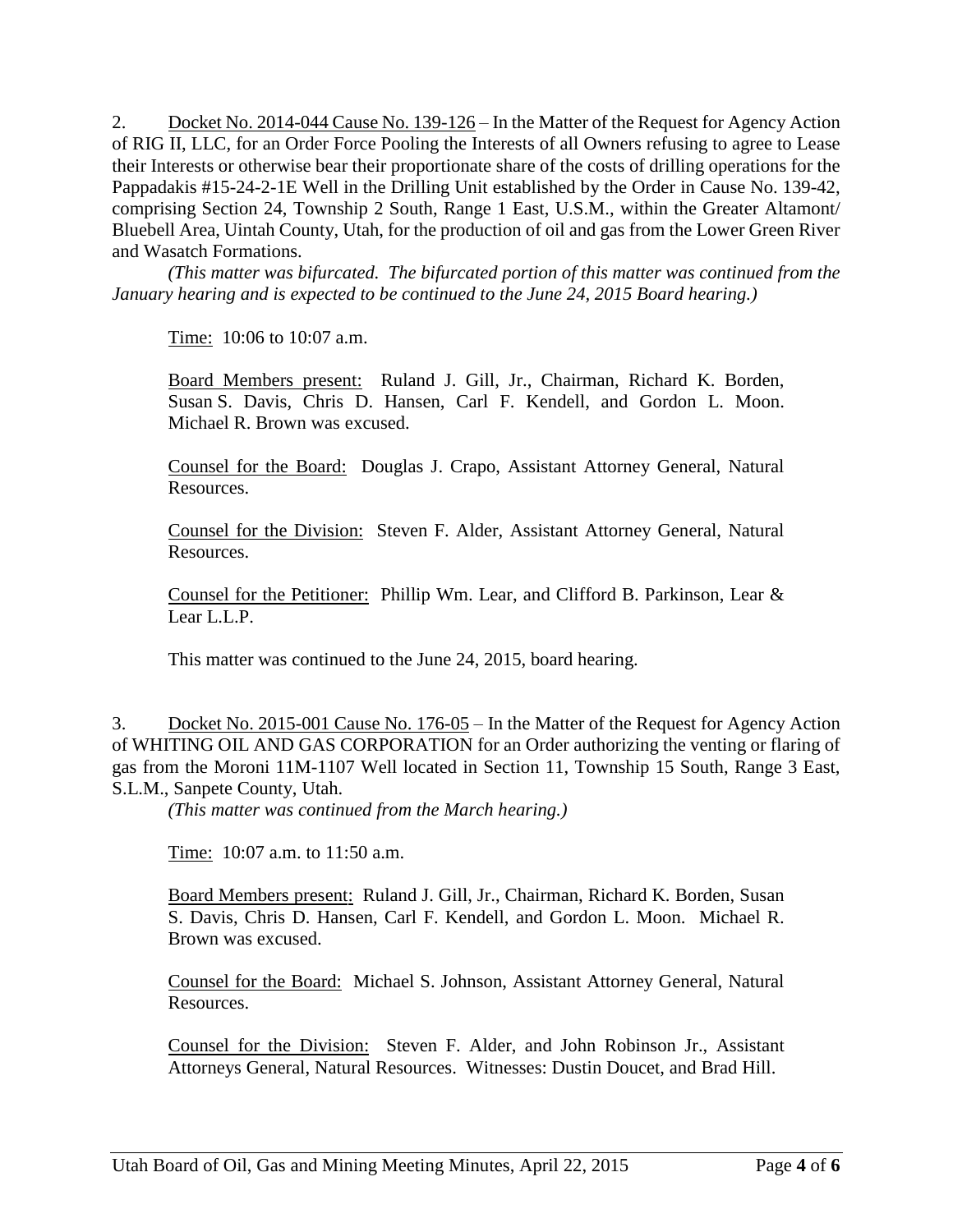Counsel for the Petitioner: Thomas W. Clawson, Van Cott, Bagley, Cornwall & McCarthy. Witness: Paul Joeckel and Ralph Nelms.

Counsel for the Respondent: Anthony T. Hunter, Esq., Hunter Mineral Law, attorney for International Petroleum Limited Liability Company Witness: Bryon Wixom.

The Petitioner asked the Board for an order to allow Whiting to continue to flare, produce, and test this well for six months for data collection and then a reasonable period of time for data analysis and require Whititng to come back before the Board in nine months.

The Board granted an interim order to flare for 180 days with a reasonable time period for data analysis and to report back to the board in January 2016. The vote was unanimous. Ruland J. Gill, Jr., Chairman, Richard K. Borden, Susan S. Davis, Chris D. Hansen, Carl F. Kendell, and Gordon L. Moon were present to participate at the hearing and vote on the matter. Michael R. Brown was excused. Mr. Tom Clawson will prepare the order.

4. Docket No. 2015-013 Cause No. 139-130 – In the Matter of the Request for Agency Action of EP ENERGY E&P COMPANY, L.P. for an Order pooling all interests, including the compulsory pooling of the interests of ARGO ENERGY PARTNERS, LTD., DUSTY SANDERSON, HUNT OIL COMPANY, KKREP, LLC, and J.P. FURLONG CO., in the drilling unit established for the production of oil, gas and associated hydrocarbons from the Lower Green River-Wasatch Formations comprised of all of Section 2, Township 3 South, Range 5 West, U.S.M., Duchesne County, Utah.

Time: 1:20 p.m. to 5:26 p.m.

Board Members present: Ruland J. Gill, Jr., Chairman, Richard K. Borden, Susan S. Davis, Chris D. Hansen, Carl F. Kendell, and Gordon L. Moon. Michael R. Brown was excused.

Counsel for the Board: Michael S. Johnson, Assistant Attorney General, Natural Resources.

Counsel for the Division: Steven F. Alder, and John Robinson Jr., Assistant Attorneys General, Natural Resources. Witnesses: Dustin Doucet, and Brad Hill.

Counsel for the Petitioner: Frederick M. MacDonald, MacDonald & Miller Mineral Legal Services, PLLC Witness: John D. DeWitt, Jr., Michael J. Walcher, and Steven A. Biancardi.